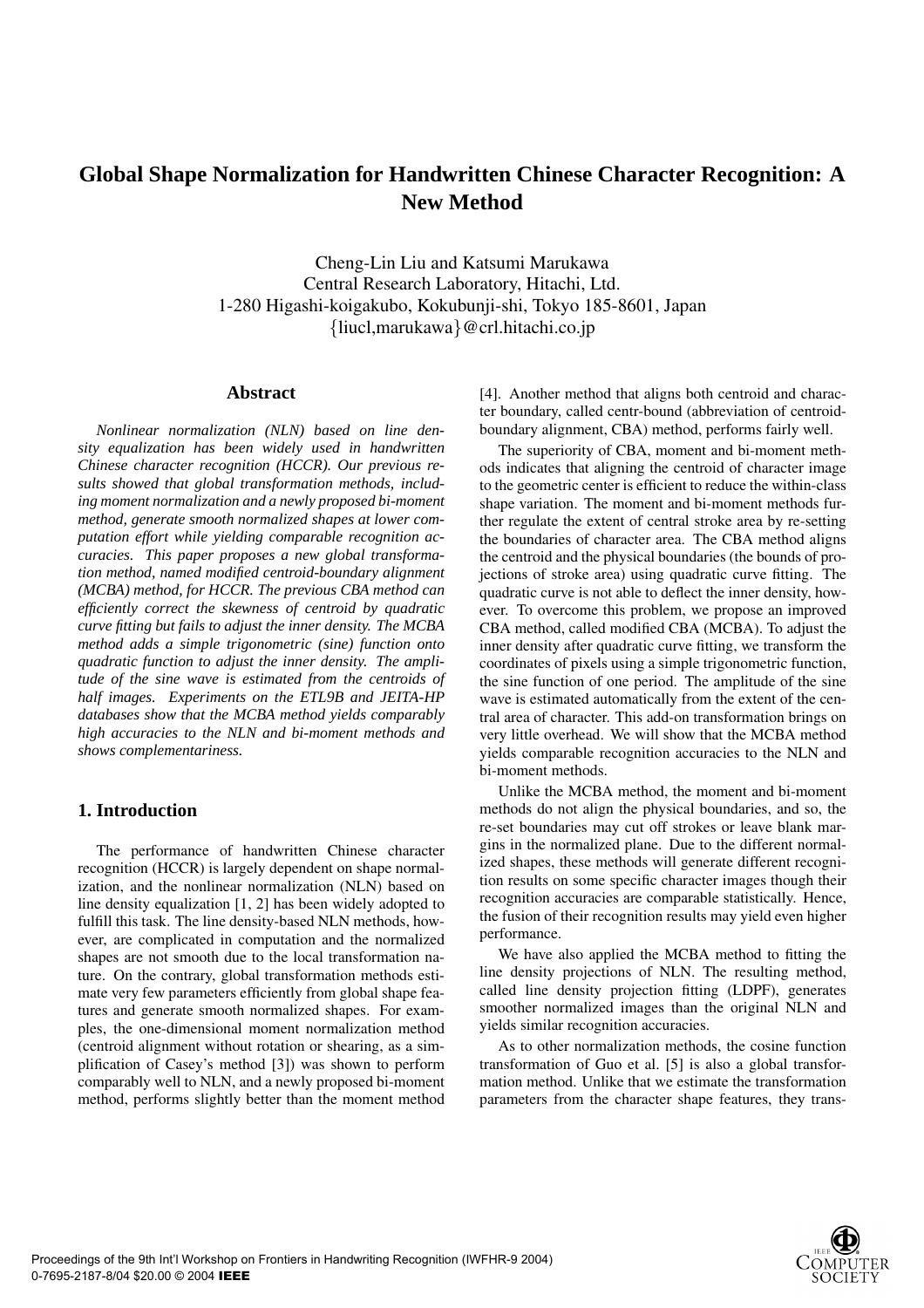formed the character image into multiple normalized images using pre-specified parameters and then selected the best performing one. Jin et al. extended the trigonometric transformation functions to generate more flexible deformations but the parameters remain artificially specified [6]. On the other hand, the class-dependent normalization [7, 8] and the two-dimensional extension of NLN [9] are very computationally expensive.

The rest of this paper is organized as follows. Section 2 describes the MCBA method; Section 3 presents the experimental results, and Section 4 provides concluding remarks.

## **2. Modified CBA Method**

The insufficiency of the CBA method lies in the inability of correcting the imbalance of inner/outer density. The moment and bi-moment methods adjust the inner density by re-setting the character boundaries. The CBA method fails to do this because the coordinate mapping function is confined to quadratic and the physical boundaries are taken. In the modified CBA (MCBA) method, on quadratic coordinate mapping, we further adjust the inner density using a sine function. The period of the sine function is fixed and its amplitude is estimated from the extent of the central area of character image.

For convenience of illustration, we assume that the coordinates of both the input image and the normalized image have been re-scaled to  $[0, 1]$ . The CBA method then aligns three points  $\{0, x_c, 1\}$  or  $\{0, y_c, 1\}$  (the centroid coordinates  $x_c$  and  $y_c$  have been re-scaled as well) to  $\{0, 0.5, 1\}$ . In the following, we describe the coordinate mapping functions of  $x$ -axis, while those of  $y$ -axis can be obtained by simply substituting  $x$  with  $y$ .

Because the bounds of coordinates are scaled to 0 and 1, the quadratic function for centroid alignment is simplified to  $ax^2+bx$ . Fig. 1(a) shows two curves of quadratic functions. The curve "A" aligns a centroid with  $x_c < 0.5$  to the center 0.5 and effects in expanding the character image in the left and compressing in the right, while the curve "B" aligns a centroid with  $x_c > 0.5$  and effects in compressing the character image in the left and expanding in the right.

Denote the coordinate after centroid alignment by  $z =$  $ax^{2} + bx$ , we further adjust (stretch or compress) the inner density using a sine function of one period. The coordinate mapping function is

$$
x' = z + \eta \sin(2\pi z), \quad z \in [0, 1], \tag{1}
$$

where  $\eta$  is the amplitude of the sine wave. Fig. 1(b) shows two curves of functions for adjusting inner density. The curve "C" has  $\eta < 0$  and effects in stretching the inner area, while the curve "D" has  $\eta > 0$  and effects in compressing the inner area.

The combination of quadratic function and sine function results in a coordinate mapping function that can both align the centroid and adjust the inner density:

$$
x' = ax^2 + bx + \eta \sin(2\pi(ax^2 + bx)).
$$
 (2)

Fig. 1(c) shows four curves of combined mapping functions. The curve "A\*C" combines the effects of compressing the right and stretching the inner, the curve "A\*D" combines the effects of expanding the left and compressing the inner, the curve "B\*C" combines the effects of compressing the left and stretching the inner, and the curve "B\*D" combines the effect of expanding the right and compressing the inner.

Considering that the deformations of handwritten characters mainly appear to be the skewness of centroid and the imbalance of inner/outer density, the combination of quadratic function and sine function is able to correct very well these deformations, and consequently, lead to high recognition performance.

#### **2.1 Parameter estimation**

The amplitude of the sine wave is the only parameter of coordinate mapping function for adjusting inner density. It can be estimated from the extent of the central area of character image. We truncate the central area with the local centroids of the half images left/right (or upper/lower) to the global centroid  $(x_c, y_c)$ . Denote the x-coordinate of the centroid of the left half by  $x_1$  and that of the right half by  $x_2$  (Fig. 2). On centroid alignment with quadratic function, they are transformed to values  $z_1 = ax_1^2 + bx_1$  and  $z_2 =$  $ax_2^2 + bx_2$ . The extent of the central area is then

$$
s_x = z_2 - z_1 = ax_2^2 + bx_2 - ax_1^2 - bx_1.
$$
 (3)

The bounds of the central area is re-set to be equally distant from the aligned centroid:  $0.5 - s_x/2$  and  $0.5 + s_x/2$ . The sine function aims to map these two bounds to coordinates 0.25 and 0.75 in the normalized plane. This gives

$$
0.5 - \frac{s_x}{2} + \eta \sin(2\pi (0.5 - \frac{s_x}{2})) = 0.25
$$

and

$$
0.5 + \frac{s_x}{2} + \eta \sin(2\pi (0.5 + \frac{s_x}{2})) = 0.75.
$$

These two equations are equivalent and result in

$$
\eta = \frac{s_x/2 - 0.25}{\sin(\pi s_x)}.
$$
 (4)

From (4), we can see that when  $s_x < 0.5$ ,  $\eta < 0$ . This corresponds to the curve "C" of Fig. 1 and indicates that when the central area is dense (focusing toward the centroid), the sine function will stretch the inner area. When  $s_x > 0.5$ ,  $\eta < 0$  corresponds to the curve "D" of Fig. 1 and indicates that when the central area extends outward, the sine function will compress the inner area.

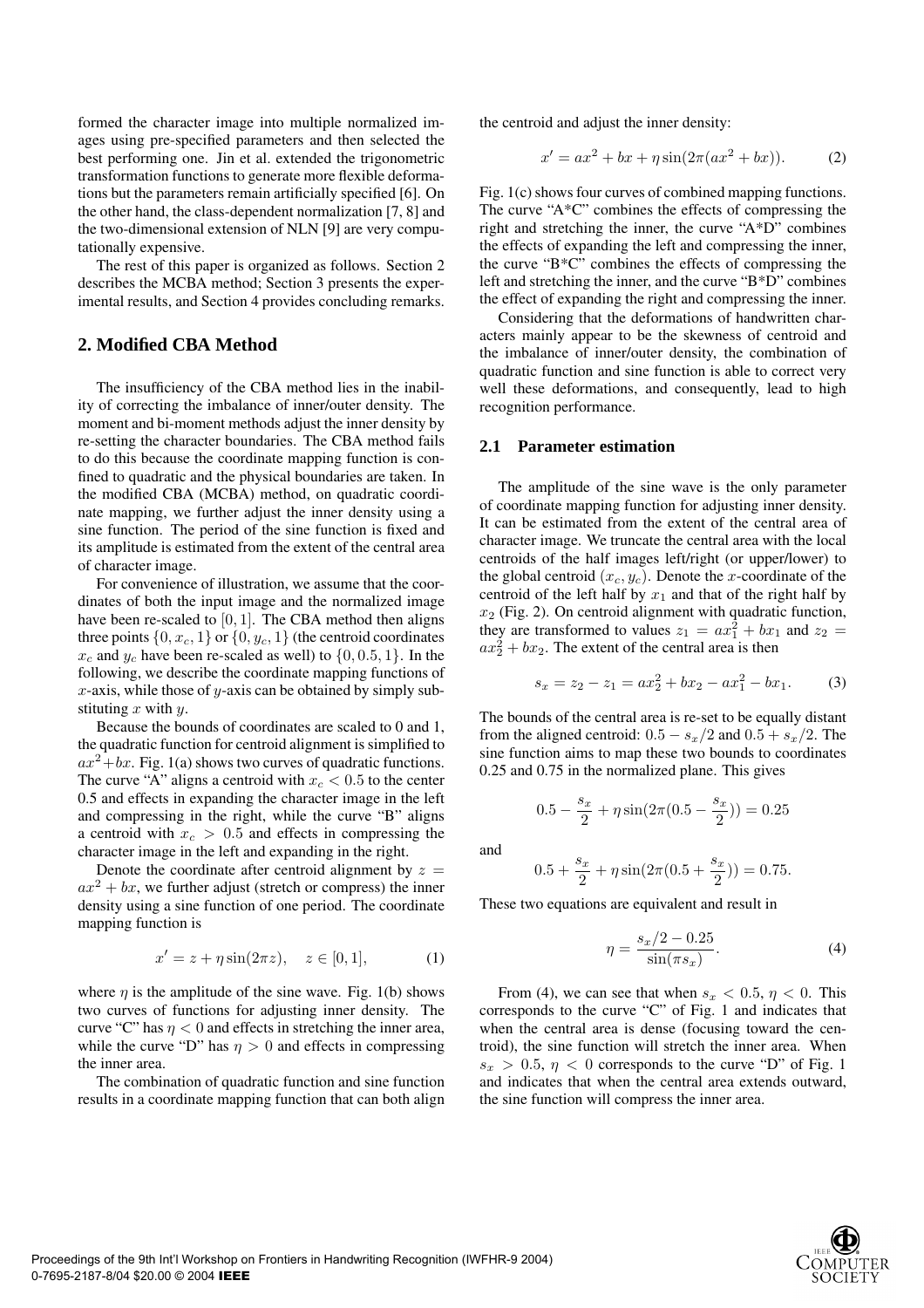

**Figure 1. Curves of coordinate mapping: (a) quadratic curve fitting for centroid alignment; (b) sine functions for adjusting inner density; (c) combination of quadratic and sine functions.**



**Figure 2. Centroid and local centroids of half images. The central area is enclosed by the gray rectangle defined by the local centroid coordinates of four half images.**

The amplitude of the sine wave should be constrained to preserve the monotonicity of coordinates. The mapped coordinates  $x'$  and  $y'$  must be increasing with x or y:

$$
\frac{dx'}{dx} \ge 0.
$$

Substituting (2) gives

$$
(2ax + b)[1 + 2\pi\eta \sin(ax^2 + bx)] \ge 0.
$$

 $2ax + b \ge 0$  has been satisfied by the monotonicity constraint of  $ax^2 + bx$ , while  $1 + 2\pi\eta \sin(ax^2 + bx) \ge 0$  is satisfied by

$$
-\frac{1}{2\pi} \le \eta \le \frac{1}{2\pi}.\tag{5}
$$

When the value of  $\eta$  computed by (4) is beyond this range, we enforce it to be a marginal value  $-1/2\pi$  or  $1/2\pi$ , which corresponds to  $s_x = 0.265$  or  $s_x = 0.735$ .

## **2.2 Line density projection fitting (LDPF)**

The proposed MCBA method can also be used to fit the projections (onto  $x/y$  axis) of line densities of NLN. The line density projections are fitted into smooth coordinate mapping functions such that the generated normalized image has smoother stroke shapes. In the NLN method, the horizontal line densities are projected onto  $x$ -axis. The projection values are normalized to unity of sum and then accumulated to give normalized coordinates in [0, 1]. For fitting the normalized coordinates using MCBA, we pick up the coordinates (of input image)  $x_1, x_c$ , and  $x_2$ , that correspond to normalized coordinates (from accumulation) 0.25, 0.5, and 0.75, respectively. The coordinate  $x_c$  is then aligned to 0.5 using a quadratic function.  $x_1$  and  $x_2$  are used to compute the extent of central area and estimate the amplitude of a sine function. Finally, the input image is transformed according to the fitted coordinate mapping functions instead of the line density projections.

#### **2.3 Implementation notes**

In our experiments, the normalized image plane was set to  $64 \times 64$  pixels. The aspect ratio of the input image is partially preserved using the so-called aspect ratio adaptive normalization (ARAN) strategy [10]. In ARAN, the aspect ratio  $R<sub>2</sub>$  of the normalized image is a continuous function of the aspect ratio  $R_1$  of the input image. We adopt the aspect ratio function

$$
R_2 = \sqrt{\sin(\frac{\pi}{2}R_1)}.
$$

 $R_1$  is calculated by

$$
\begin{cases}\nR_1 = W_1/H_1, & \text{if } W_1 < H_1 \\
R_1 = H_1/W_1, & \text{otherwise}\n\end{cases}
$$

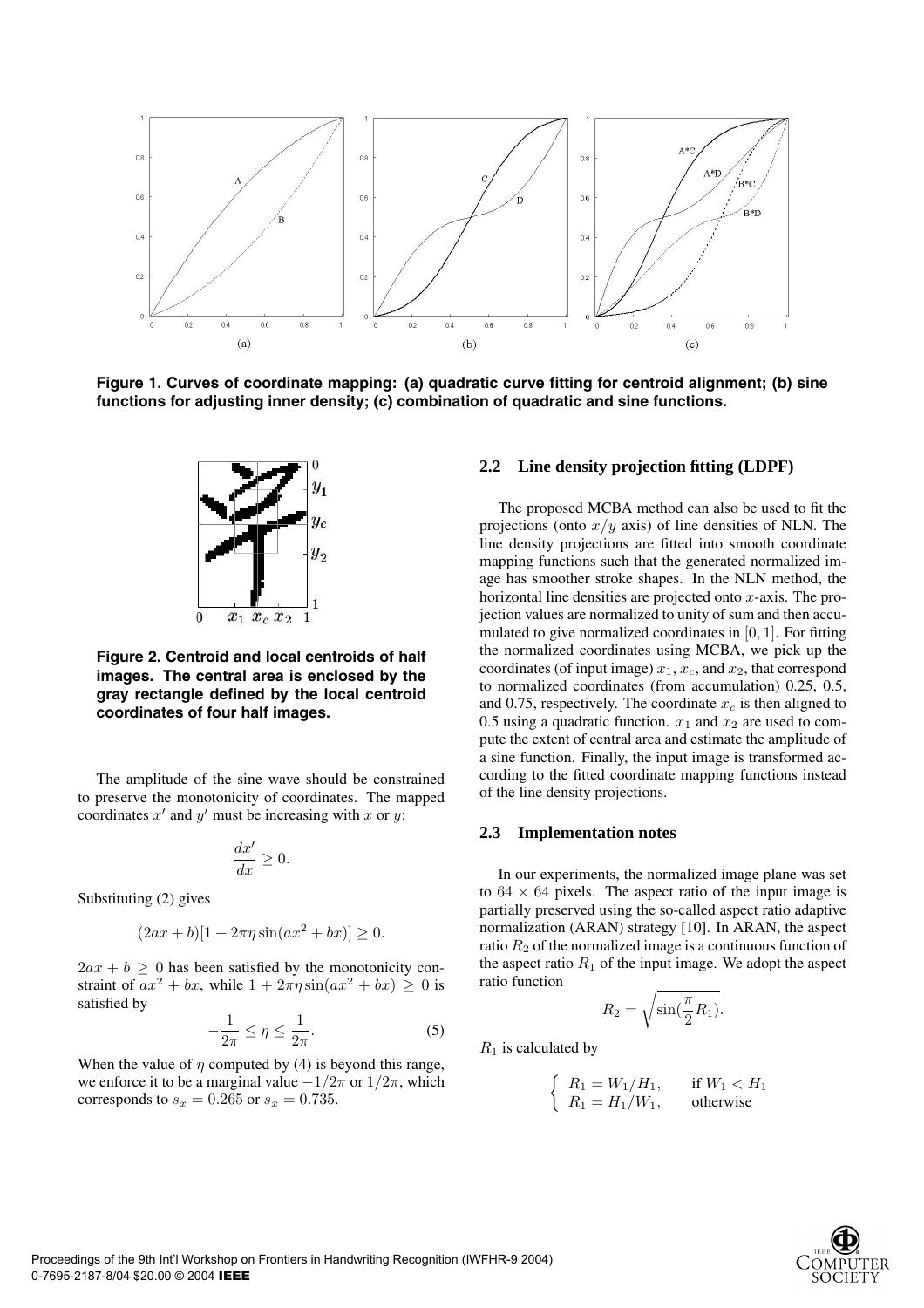

**Figure 3. Examples of character shape normalization.**

where  $W_1$  and  $H_1$  are the width and height of the input image. For linear normalization, line density-based NLN, CBA and MCBA methods, the width and height are taken as the extents of stroke projections. For moment and bi-moment methods,  $W_1$  and  $H_1$  are re-set according to second-order moments [4]. If the input image is vertically elongated, then in the normalized plane, the vertical dimension is filled and the horizontal dimension is centered and scaled according to the aspect ratio; otherwise the horizontal dimension is filled and the vertical dimension is centered and scaled.

Fig. 3 shows some examples of normalization by six methods: NLN, moment, bi-moment, CBA, MCBA, and LDPF. In the figure, the leftmost column shows the input images, and the other columns shows the six normalized images. We can see that the MCBA method corrects both the skewness of centroid and the imbalance of inner/outer density. In the first four rows, the MCBA method stretches the central area of the input image horizontally. The input image of the fifth row is compressed horizontally in the central area. The input images of the second and last rows are apparently skewed with respect to the centroid. We can also see that the global transformation methods generate smoother normalized shapes than NLN. The normalized image generated by LDPF is very similar to that of NLN but has smoother stroke shapes.

## **3. Experimental Results**

We evaluated the performance of the normalization methods in HCCR on two large databases: ETL9B and JEITA-HP. The ETL9B database was collected and released by the Electro-Technical Laboratory (ETL) of Japan (currently named the National Institute of Advanced Industrial Science and Technology (AIST)). It contains the binary images of 3,036 characters (including 71 hiragana and 2,965 JIS level-1 Kanji), 200 images per category. We used the first 20 images and the last 20 images of each class for testing, and the rest 160 images for learning classifier parameters.

The JEITA-HP database was originally collected by Hewlett-Packard Japan and later released by JEITA (Japan Electronics and Information Technology Association). It contains the character images of 580 writers, including 480 writers (A0–492 with 13 numbers absent) in DATASET-A and 100 writers (B0–99) in DATASET-B. Experimental results on JEITA-HP database have been reported by Kawatani et al. [11] but their specification of training and test data is not clear. To compare the results of JEITA-HP with those of ETL9B, we have figured out the 3,036 categories of ETL9B from JEITA-HP [4]. Let us refer to the 3,036 images of one writer as a set. We used the first 400 sets of DATASET-A and the first 80 sets of DATASET-B for training, and the rest 80 sets of DATASET-A and 20 sets of DATASET-B for testing. The total numbers of images of training set and test set are 1,441,906 and 303,334, respectively.

From a character image, we extracted chaincode direction features using normalization-base feature extraction (NBFE) or normalization-cooperated feature extraction (NCFE). By NBFE, the normalized image is generated, then the contour pixels are assigned to four orientation planes, from each plane feature measurements are computed by blurring (Gaussian filtering and sampling) [12]. While by NCFE, the contour pixels of the input binary image are assigned to orientation planes incorporating coordinate mapping [13]. We have improved the performance of NCFE by generating continuous orientation planes instead of discrete ones [14]. We also extracted gradient direction feature (*grdg*) from gray-scale normalized image (transformed from binary character image) [14]. The size of normalized image and orientation planes was set to  $64 \times 64$  pixels, and from each orientation plane, we extracted  $8 \times 8 = 64$  measurements. Variable transformation was imposed on each measurement to improve the Gaussianity of feature distribution [15, 16]. We set the power to 0.5 without attempt to optimize it.

We present the results of two classifiers, namely, Euclidean distance to class mean and modified quadratic discriminant function (MQDF2) [17], both on reduced feature vector by Fisher linear discriminant analysis [15]. The dimensionality of feature vector was reduced to 160 without loss of classification accuracy. The MQDF2 was proposed by Kimura et al. to reduce the storage and computation of ordinary QDF and to improve the classification performance [17]. In MQDF2, the covariance matrix of each class is regularized by replacing the minor eignvalues with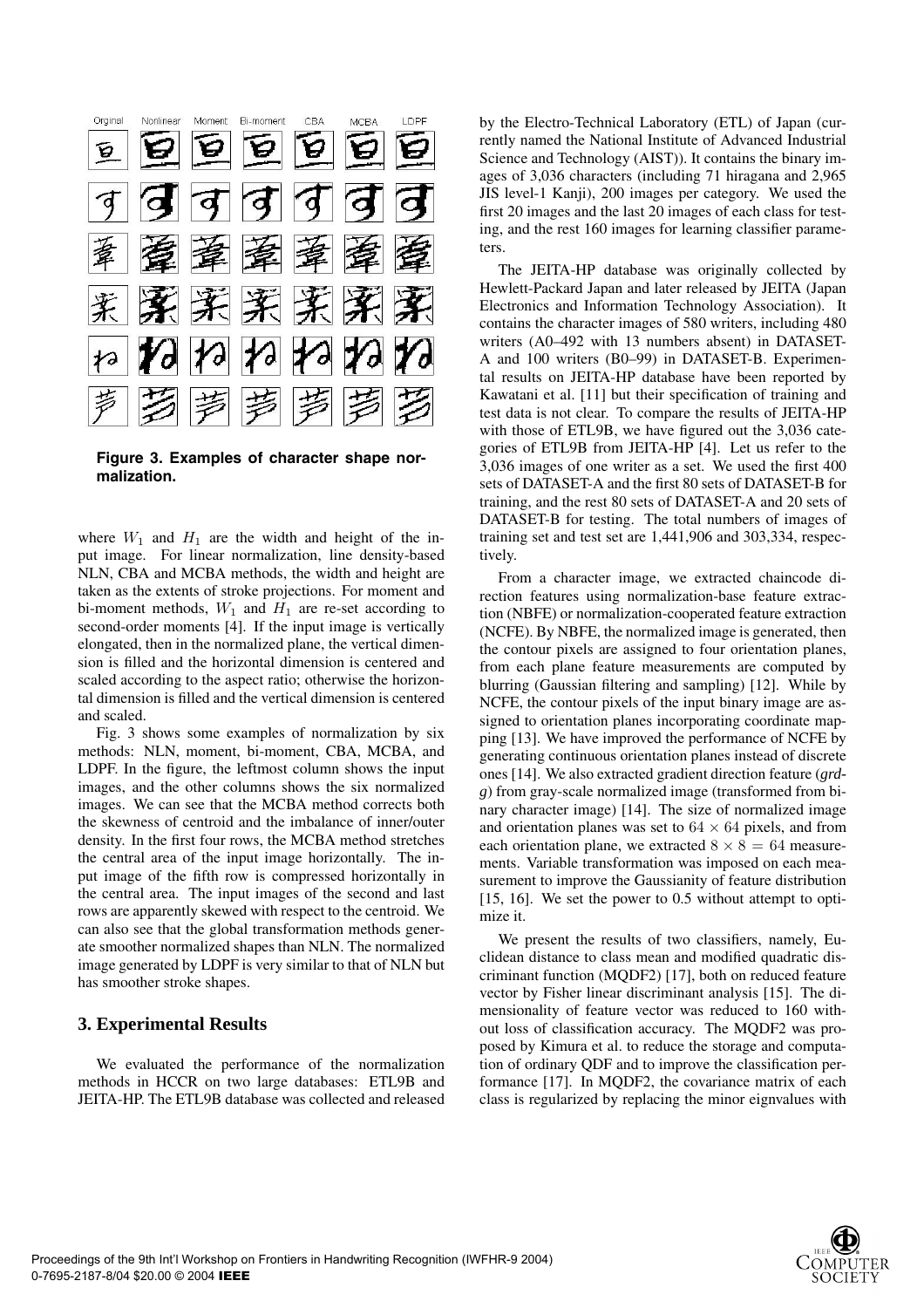a constant. We set the number of principal eigenvectors to 50. The class-independent constant minor eigenvalue was heuristically set to be proportional to the average feature variance and the multiplier was selected to maximize the accuracy on a holdout set randomly extracted from the training set. The parameters of MQDF2 were then re-estimated on the whole training set. We speeded up the classification of MQDF2 by selecting 100 candidate classes using Euclidean distance. The MQDF2 was then computed on the candidate classes only.

The recognition rates on two databases are shown in Table 1 and Table 2. For line density-based NLN, we give the results of two line density definitions, namely, "NLN-T" of Tsukumo et al. [1] and "NLN-Y" of Yamada et al. [2]. We have given slight modifications to them. Tsukumo et al. did not specify the line density computation of marginal and stroke area. We adjusted the values of marginal and stroke areas empirically so as to achieve high recognition accuracy. Yamada et al. elaborated the density computation for all configurations. For improving the recognition performance, we adopted the modification of Yoshida et al. [18], that redefined the line interval of marginal area and the unification of horizontal and vertical intervals. The LDPF method fits the line densities computed by the NLN-T.

**Table 1. Recognition rates (%) on ETL9B test set.**

| Classify    | Euclidean   |             |         | MODF <sub>2</sub> |             |         |
|-------------|-------------|-------------|---------|-------------------|-------------|---------|
| Feature     | <b>NBFE</b> | <b>NCFE</b> | $grd-g$ | <b>NBFE</b>       | <b>NCFE</b> | $grd-g$ |
| NLN-T       | 96.59       | 97.06       | 97.06   | 98.82             | 99.03       | 98.98   |
| NLN-Y       | 96.44       | 96.75       | 96.83   | 98.76             | 98.88       | 98.89   |
| Moment      | 96.84       | 97.06       | 97.12   | 98.81             | 98.95       | 98.99   |
| Bi-mom      | 96.90       | 97.10       | 97.18   | 98.85             | 98.96       | 99.01   |
| <b>CBA</b>  | 96.22       | 96.45       | 96.57   | 98.64             | 98.74       | 98.79   |
| <b>MCBA</b> | 96.59       | 96.89       | 96.97   | 98.76             | 98.93       | 98.94   |
| LDPF        | 96.39       | 96.78       | 96.85   | 98.73             | 98.94       | 98.94   |

Since the accuracies of MQDF2 are significantly higher than those of Euclidean distance, we focus on the accuracies of MQDF2 for comparing the normalization methods. On both ETL9B and JEITA-HP, we can see that five normalization methods, namely, NLN-T, moment, bi-moment, MCBA, and LDPF, yield comparable accuracies with the two good features NCFE and *grd-g*. When extracting chaincode feature from normalized images (NBFE), the NLN and LDPF perform inferiorly on JEITA-HP, probably because the normalized images are not smooth though we performed smoothing after normalization. For all the feature types and classifiers, the NLN-T outperforms NLN-Y owing to our modifications to the line density computation. The LDPF method yields similar accuracies to the NLN-T.

**Table 2. Recognition rates (%) on JEITA-HP test set.**

| Classify    | Euclidean   |             |         | MODF <sub>2</sub> |             |         |
|-------------|-------------|-------------|---------|-------------------|-------------|---------|
| Feature     | <b>NBFE</b> | <b>NCFE</b> | $grd-g$ | <b>NBFE</b>       | <b>NCFE</b> | $grd-g$ |
| NLN-T       | 93.18       | 94.05       | 93.88   | 97.57             | 97.93       | 97.83   |
| $NLN-Y$     | 92.95       | 93.51       | 93.48   | 97.47             | 97.76       | 97.68   |
| Moment      | 93.68       | 94.14       | 94.21   | 97.70             | 97.93       | 97.91   |
| Bi-mom      | 93.76       | 94.25       | 94.28   | 97.76             | 98.00       | 97.98   |
| <b>CBA</b>  | 92.72       | 93.25       | 93.33   | 97.49             | 97.76       | 97.73   |
| <b>MCBA</b> | 93.52       | 94.05       | 94.14   | 97.74             | 98.00       | 97.97   |
| <b>LDPF</b> | 93.01       | 93.66       | 93.68   | 97.53             | 97.88       | 97.80   |

As we have analyzed in the above, the normalization methods generate different normalized shapes and may give different recognition results on specific character images though their recognition rates are comparable statistically. To justify the complementariness of these methods, we show some character samples that are misclassified by MQDF2 with NCFE using NLN-T, bi-moment, or MCBA normalization. Some samples that were given different results by three normalization methods are shown in Fig. 4. We can see that if we re-classify according to the votes of three methods, we can get correct classification to many samples that are misclassified by individual methods.



## **Figure 4. Character images misclassified by MQDF2 using three normalization methods: NLN, bi-moment, and MCBA.**

To evaluate the computation complexity of the methods, we profiled the CPU times of coordinate mapping by seven normalization methods. On an input character image, the CPU time is counted until the transformed coordinates are